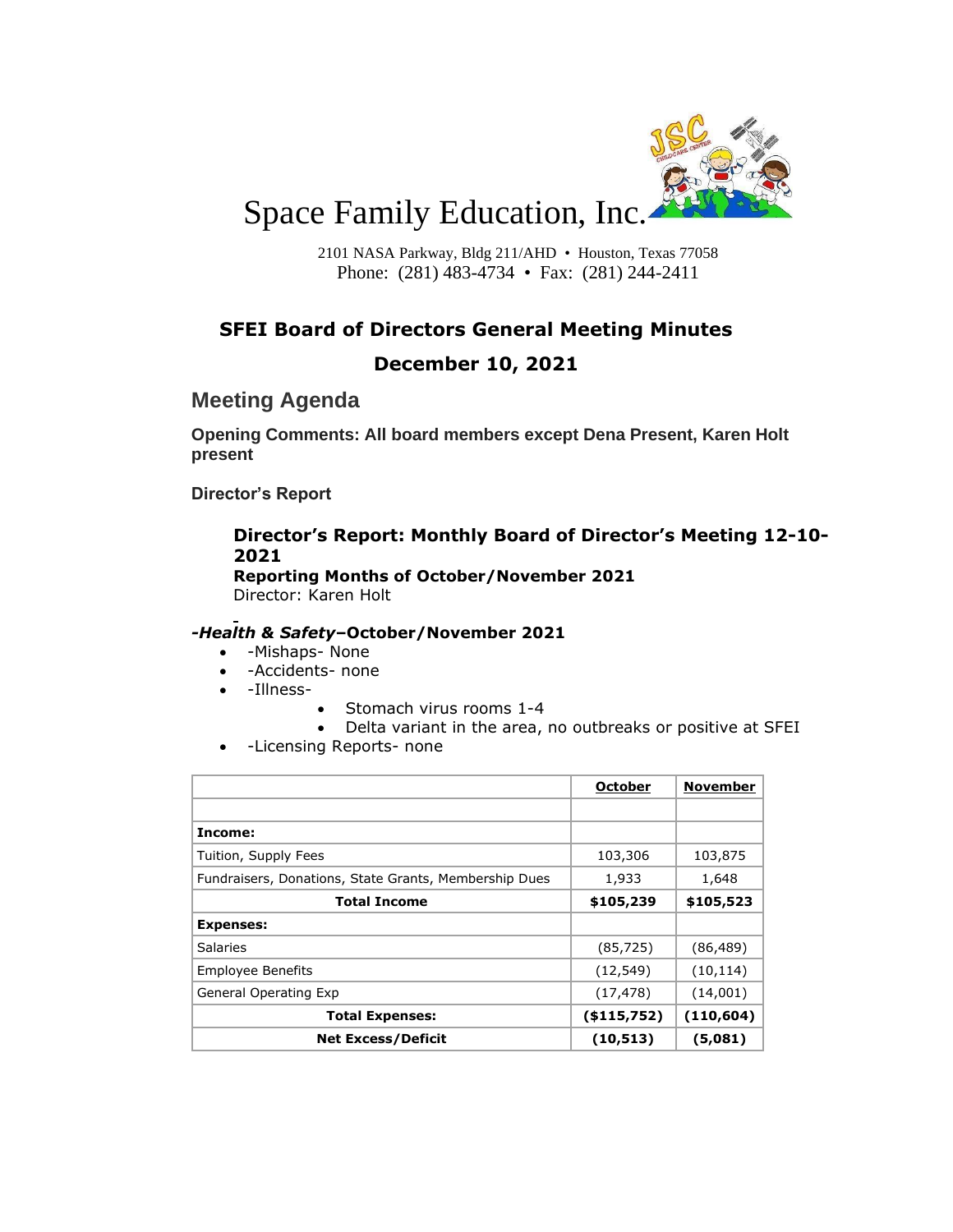*-Financial* **–**

- Scholastic Book Fair raised over 3000 Scholastic points for books, classroom supplies
- 2 new mini fridges, replaced 3 teacher chairs in Rooms 1 & 2, replaced fingerguards on 2 doors

#### *-Operations* **–**

- Continuing to operate under JSC COVID guidelines, including all adults wearing masks
- Staff wearing surgical or KN95 masks
- Continuing to follow JSC Return to Site after illness: 7-10 days post symptoms
- Staff are either vaccinated for COVID-19 or testing weekly for it.

### *-Enrollment- Current*

- 12/10/2021 119 /137 86.9%
- Started school year with 111 / 137 81%
- Openings in PreK 4's
- 5 starting Baby 0 January-February 2022

### *-Staff-* **October-November 2021**

- Room 0 Teacher Ms Sandra out for 3 months for medical reasons, substitute Jana filling in
- Room 1 Teacher Mary Hodges resigned to work in Healthcare, floater (Lena) substituting
- New Room 1 Teacher hired, starting 2.1.2022
- Room 4 Teacher terminated for cause, floater (Mariea) substituting
- Kitchen Mgr. Donna out for 2 months for medical reasons, admin and substitute Jan filling in
- Professional Development: Annual In-Service 10.11.21
	- Conscience Discipline and Positive Guidance
		- Loose Parts, Open Ended Play Experiences, and Divergent Thinking
		- Annual Blood Borne Pathogens

#### *-Special Events-* **October/November 2021**

- Fire Safety Presentation, Thank you Cody Kelly
- Fall Festival games and activities, individual class rotations outdoors
- Thanksgiving Lunch: Children enjoyed Turkey, mashed potatoes, green beans and rolls with marshmallow fruit cocktail.

#### *-Looking Ahead-* **Winter 2021/2022**

- Holiday Parties and Santa Visit at 10 am December 17
- Field Trips January 20 (8&9), January 27 (6&7)
- Go Texan Day, 2/25/22 Trail Riders? Will have confirmation after the holidays

#### **Financial Report**

• 86.9% enrollment, expecting 5 more in January. Because of PPP loan, for December did 1/2 rate for tuition (~50K), teachers also received a holiday bonus. Still have access funds that needs to be spent expecting another state grant of about 100K in Jan. Upgrades and repairs for outside,

#### **Special Topics**

- **Extra Curricular Committee Outbrief**
	- Briefing by the committee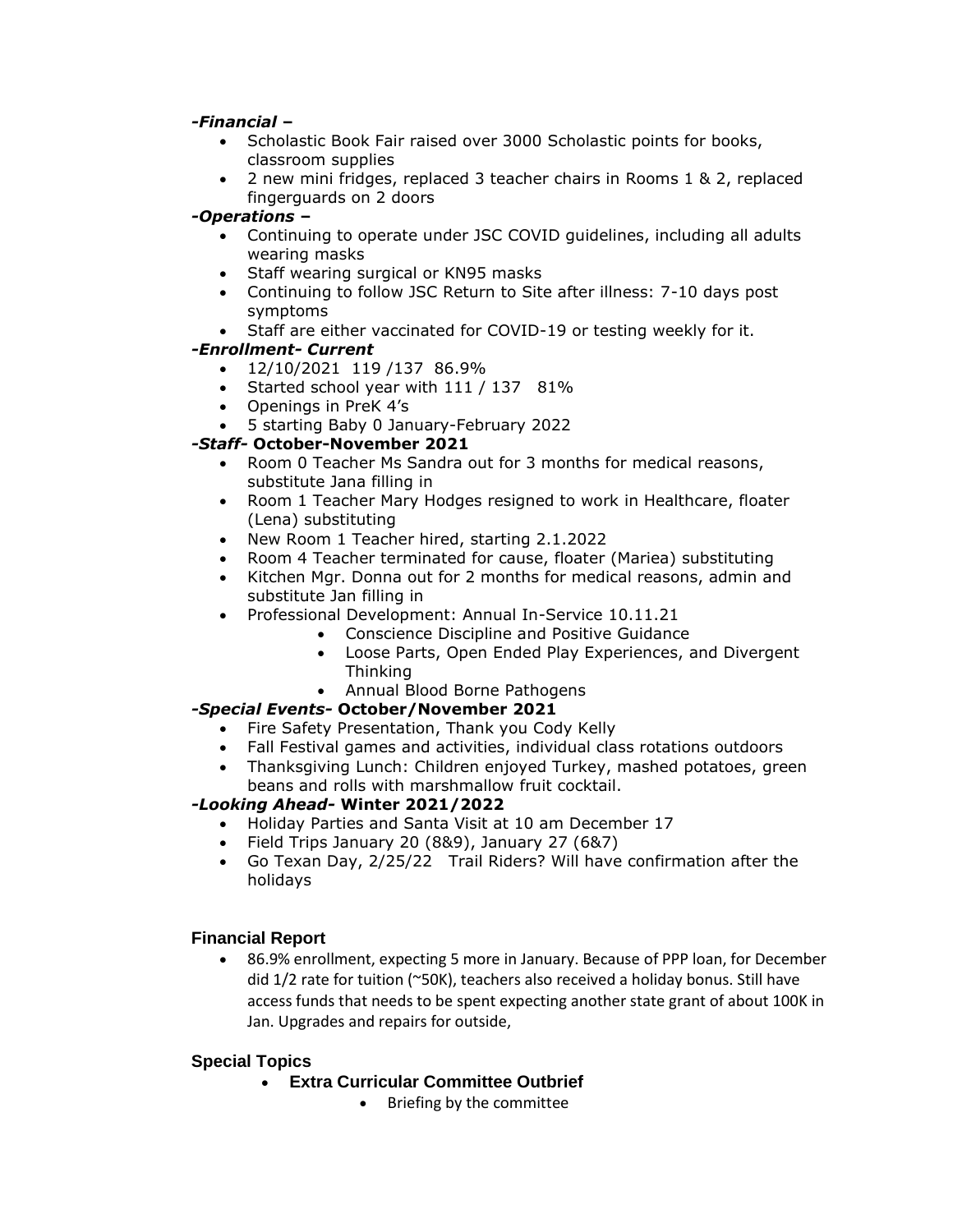- Looking for parent feedback on these options
- Question- for some of these items, could the school incur the cost with the excess funds we have? i.e. the Cooking lesson (Lettuce cook)
- A survey will be sent out in early January. We also need to reach out to the PIRG and Occupational health for approval on these options
- Music is another option they are looking into but the availability of programs has been challenging

#### **Action Items Status**

• Financial audit was complete

#### **Public comments, future agenda topic proposals**

• None

#### **Proposed 2022 Meeting Dates**

January 28 February 25 March 25 April 29 May 20 \*early to avoid memorial day weekend June 24- Annual meeting (tentative) July 29 August 26 September 30 October 28 November 18 \*early to avoid thanksgiving December 16 \*early to avoid christmas/holiday break No issues on the proposed meeting dates.

| Attendees:                                                |
|-----------------------------------------------------------|
| <b>Full Name</b>                                          |
| Coscia, Erin E. (JSC-CK12)[SGT, INC]                      |
| Tarpley, Ashley Fw (JSC-CM441)                            |
| Holt, Karen L. (JSC-AH811) [SPACE FAMILY EDUCATION, INC.] |
| Meyer, Nicholas B. (JSC-SK211)                            |
| Schlesinger, Thilini (JSC-OZ311)                          |
| Kanelakos, Carolynn J (JSC-EC711)                         |
| Adams, Jacob A. (JSC-JP111)[Straughan Environmental, Inc] |
| Kanelakos, Alexandros D. (JSC-CX351)                      |